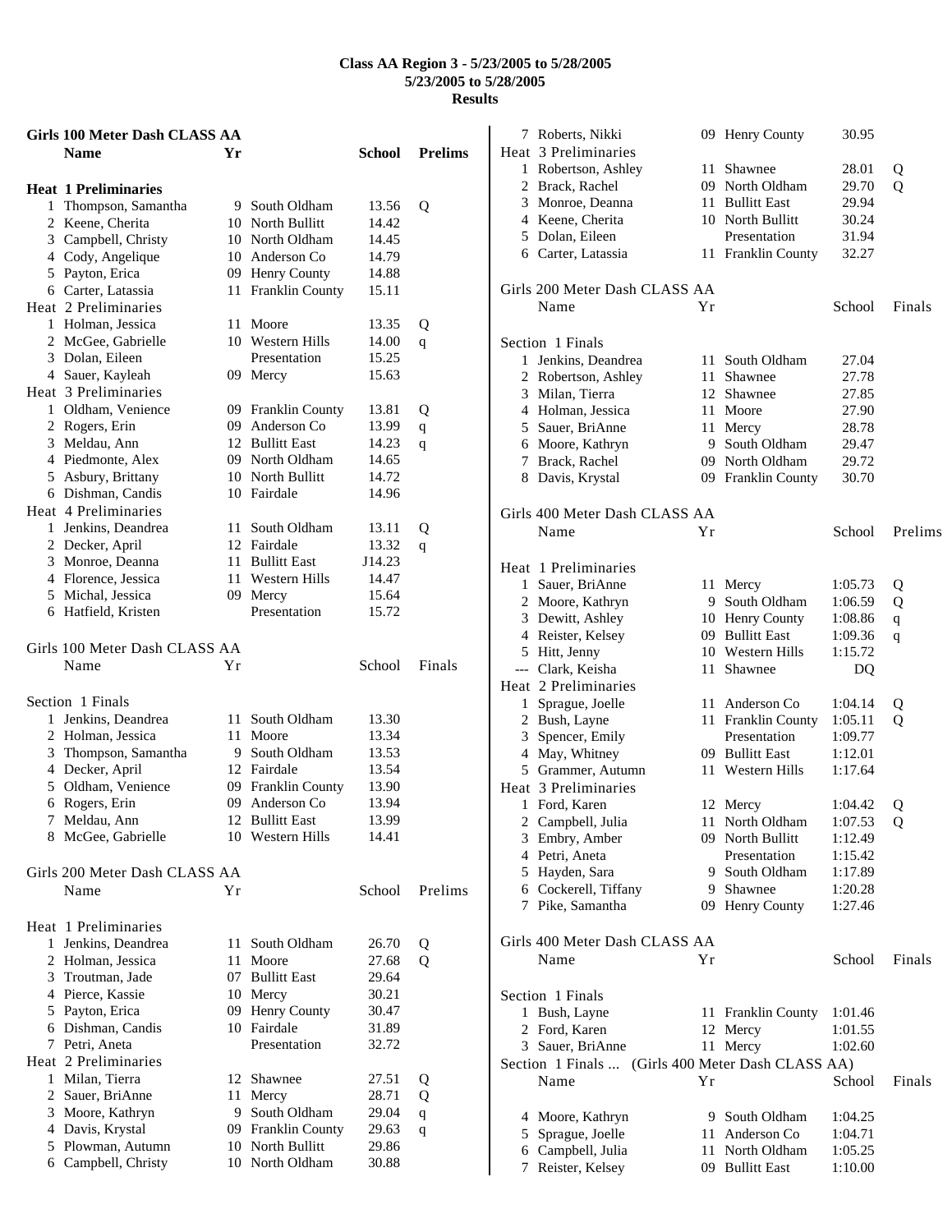|           |                                          |     |                     |          |         |   | 2 Decker, April                  |    | 12 Fairdale             | 18.49   | Q           |
|-----------|------------------------------------------|-----|---------------------|----------|---------|---|----------------------------------|----|-------------------------|---------|-------------|
|           | Girls 800 Meter Run CLASS AA             |     |                     |          |         | 3 | Scott, Allison                   | 09 | <b>Bullitt East</b>     | 20.23   | Q           |
|           | Name                                     | Υr  |                     | School   | Finals  | 4 | Clark, Jennifer                  |    | 10 Western Hills        | 22.06   |             |
|           |                                          |     |                     |          |         |   | 5 Dobson, Lauren                 |    | Presentation            | 23.44   |             |
| Section 1 |                                          |     |                     |          |         |   |                                  |    |                         |         |             |
|           | 1 Baker, Lindsay                         |     | 09 North Oldham     | 2:31.34  |         |   | Girls 100 Meter Hurdles CLASS AA |    |                         |         |             |
|           | 2 Dolan, Jean                            |     | Presentation        | 2:33.95  |         |   | Name                             | Yr |                         | School  | Finals      |
|           | 3 Kent, Emily                            |     | 10 Mercy            | 2:38.17  |         |   |                                  |    |                         |         |             |
|           | 4 Ford, Karen                            |     | 12 Mercy            | 2:42.48  |         |   | Section 1 Finals                 |    |                         |         |             |
|           | 5 Sprague, Joelle                        |     | 11 Anderson Co      | 2:43.71  |         |   | 1 Maguire, Caitlin               |    | Presentation            | 18.12   |             |
|           | 6 Weihe, Courtney                        | 10  | South Oldham        | 2:47.89  |         |   | 2 Decker, April                  |    | 12 Fairdale             | 18.23   |             |
|           | 7 Reister, Kelsey                        | 09  | <b>Bullitt East</b> | 2:51.16  |         |   | 3 Crawford, Brittany             |    | 07 Henry County         | 19.24   |             |
|           | 8 Burns, Carrie                          |     | 10 North Bullitt    | 2:57.38  |         |   | 4 May, Whitney                   |    | 09 Bullitt East         | 20.02   |             |
|           | 9 Bowlds, Stacey                         |     | 10 Bullitt East     | 2:57.93  |         | 5 | Scott, Allison                   |    | 09 Bullitt East         | 20.16   |             |
|           | 10 Cockerell, Tiffany                    | 9   | Shawnee             | 3:10.98  |         |   | 6 Druin, Danielle                |    | 11 North Bullitt        | 20.65   |             |
|           | 11 Hitt, Jenny                           |     | 10 Western Hills    | 3:13.26  |         | 7 | Kaiser, Christy                  |    | 10 Mercy                | 20.69   |             |
|           | 12 Ford, Lauren                          |     | 06 Henry County     | 3:17.47  |         |   | 8 Roehems, Veronica              |    | 10 South Oldham         | 20.80   |             |
|           |                                          |     | 09 Henry County     | 3:27.85  |         |   |                                  |    |                         |         |             |
|           | 13 Wright, Sarah<br>--- Gassman, Natalie |     | Presentation        |          |         |   |                                  |    |                         |         |             |
|           |                                          |     |                     | DQ       |         |   | Girls 300 Meter Hurdles CLASS AA |    |                         |         |             |
|           |                                          |     |                     |          |         |   | Name                             | Yr |                         | School  | Prelims     |
|           | Girls 1600 Meter Run CLASS AA            |     |                     |          |         |   |                                  |    |                         |         |             |
|           | Name                                     | Υr  |                     | School   | Finals  |   | Heat 1 Preliminaries             |    |                         |         |             |
|           |                                          |     |                     |          |         |   | 1 Decker, April                  |    | 12 Fairdale             | 50.41   | Q           |
| Section 1 |                                          |     |                     |          |         |   | 2 Maguire, Caitlin               |    | Presentation            | 52.57   | Q           |
|           | 1 Baker, Lindsay                         | 09  | North Oldham        | 5:33.68  |         |   | 3 Cook, Ashley                   |    | 12 Anderson Co          | 55.47   | Q           |
|           | 2 Kent, Emily                            |     | 10 Mercy            | 5:45.32  |         | 4 | Scott, Allison                   |    | 09 Bullitt East         | 57.82   | $\mathbf q$ |
|           | 3 Heines, Betsy                          |     | 9 North Bullitt     | 5:46.60  |         | 5 | Druin, Danielle                  |    | 11 North Bullitt        | 58.05   |             |
|           | 4 Weihe, Courtney                        |     | 10 South Oldham     | 6:00.61  |         | 6 | Clark, Jennifer                  |    | 10 Western Hills        | 59.45   |             |
|           | 5 McConnell, Alex                        |     | Presentation        | 6:00.65  |         |   | 7 Austin, Brieanna               |    | 09 Franklin County      | 1:02.50 |             |
|           | 6 Burns, Carrie                          |     | 10 North Bullitt    | 6:24.69  |         |   | Heat 2 Preliminaries             |    |                         |         |             |
|           | 7 Norris, Katie                          |     | 09 Mercy            | 6:24.98  |         |   | 1 Boyd, Latonya                  |    | 12 Shawnee              | 52.67   | Q           |
|           | 8 Reister, Kelsey                        | 09  | <b>Bullitt East</b> | 6:25.42  |         |   |                                  |    |                         |         |             |
|           |                                          |     | 11 Anderson Co      |          |         |   | 2 Crawford, Brittany             |    | 07 Henry County         | 53.29   | Q           |
|           | 9 Frederick, Samantha                    |     |                     | 6:27.23  |         | 3 | Jackson, Stephanie               |    | Presentation            | 54.87   | Q           |
|           | 10 Skutt, Johnna                         |     | Presentation        | 6:29.37  |         | 4 | Sprague, Evie                    |    | 08 Anderson Co          | 55.60   | q           |
|           | 11 Gaines, Melissa                       |     | 12 Bullitt East     | 6:31.81  |         |   | 5 Kaiser, Christy                |    | 10 Mercy                | 58.00   |             |
|           |                                          |     |                     |          |         |   | 6 Roehems, Veronica              |    | 10 South Oldham         | 58.04   |             |
|           | Girls 3200 Meter Run CLASS AA            |     |                     |          |         |   |                                  |    |                         |         |             |
|           | Name                                     | Yr  |                     | School   | Finals  |   | Girls 300 Meter Hurdles CLASS AA |    |                         |         |             |
|           |                                          |     |                     |          |         |   | Name                             | Yr |                         | School  | Finals      |
| Section 1 |                                          |     |                     |          |         |   |                                  |    |                         |         |             |
|           | 1 Miller, Kristen                        |     | 11 South Oldham     | 12:27.53 |         |   | Section 1 Finals                 |    |                         |         |             |
|           | 2 Bell, Sarah                            |     | Presentation        | 12:36.87 |         |   | 1 Decker, April                  |    | 12 Fairdale             | 49.77   |             |
|           | 3 Heines, Betsy                          |     | 9 North Bullitt     | 13:07.38 |         |   | 2 Boyd, Latonya                  |    | 12 Shawnee              | 50.04   |             |
|           | 4 Lynch, Olivia                          |     | Presentation        | 13:57.77 |         | 3 | Maguire, Caitlin                 |    | Presentation            | 50.62   |             |
|           | 5 Klein, Whitney                         |     | 11 Mercy            | 14:51.59 |         |   | 4 Jackson, Stephanie             |    | Presentation            | 55.13   |             |
|           | 6 Frederick, Samantha                    |     | 11 Anderson Co      | 14:57.15 |         | 5 | Scott, Allison                   |    | 09 Bullitt East         | 56.34   |             |
|           | 7 Williams, Bethany                      |     | 09 Mercy            | 15:02.60 |         | 6 | Crawford, Brittany               |    | 07 Henry County         | 56.38   |             |
|           |                                          |     |                     |          |         |   | 7 Sprague, Evie                  |    | 08 Anderson Co          | 1:00.06 |             |
|           | Girls 100 Meter Hurdles CLASS AA         |     |                     |          |         |   |                                  |    |                         |         |             |
|           | Name                                     | Yr  |                     |          | Prelims |   |                                  |    |                         |         |             |
|           |                                          |     |                     | School   |         |   | Girls 4x100 Meter Relay CLASS AA |    |                         |         |             |
|           |                                          |     |                     |          |         |   | Team                             |    | Relay                   | Prelims |             |
|           | Heat 1 Preliminaries                     |     |                     |          |         |   |                                  |    |                         |         |             |
|           | 1 Maguire, Caitlin                       |     | Presentation        | 18.78    | Q       |   | Heat 1 Preliminaries             |    |                         |         |             |
|           | 2 May, Whitney                           | 09. | <b>Bullitt East</b> | 19.97    | Q       |   | 1 South Oldham                   |    |                         | 53.69   | Q           |
|           | 3 Kaiser, Christy                        |     | 10 Mercy            | 20.82    | Q       |   | 1) Fiser, Katie 9                |    | 2) Hinkle, Kiara 10     |         |             |
|           | 4 Druin, Danielle                        | 11  | North Bullitt       | 21.00    | q       |   | 3) Jenkins, Deandrea 11          |    | 4) Thompson, Samantha 9 |         |             |
|           | 5 Roehems, Veronica                      | 10  | South Oldham        | 21.28    | q       |   | 2 Franklin County                |    |                         | 53.75   | Q           |
|           | 6 Austin, Brieanna                       |     | 09 Franklin County  | 22.10    |         |   | 1) Bush, Layne 11                |    | 2) Stone, Yvonne 10     |         |             |
|           | Heat 2 Preliminaries                     |     |                     |          |         |   | 3) Durham, Jessica 11            |    | 4) Oldham, Venience 09  |         |             |
|           | 1 Crawford, Brittany                     |     | 07 Henry County     | 18.43    | Q       |   | 3 Western Hills                  |    |                         | 56.59   | Q           |
|           |                                          |     |                     |          |         |   |                                  |    |                         |         |             |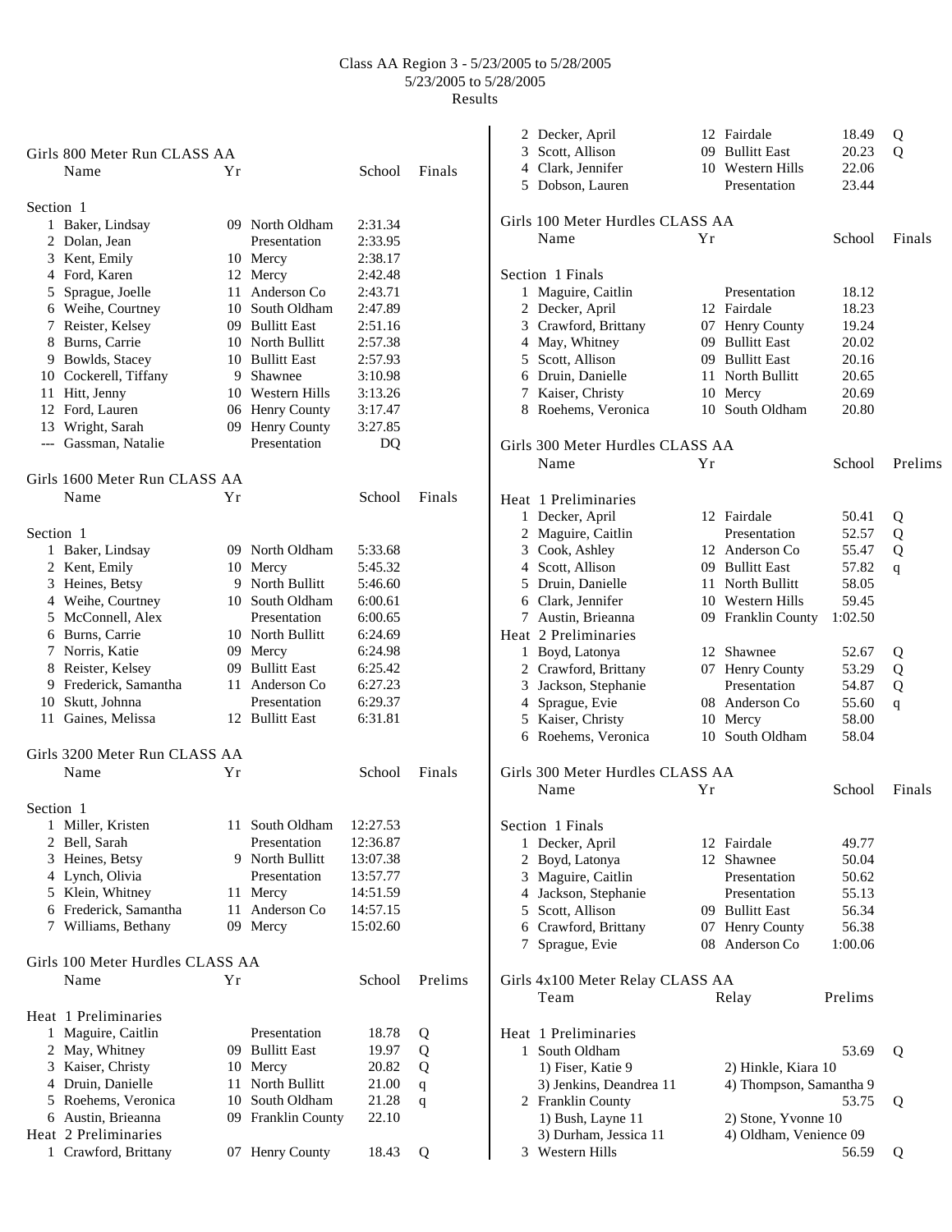1) Clark, Jennifer 10 2) Craigmyle, Jonna 10 3) Florence, Jessica 11 4) McGee, Gabrielle 10 4 North Bullitt 56.86 q 1) Plowman, Autumn 10 2) Druin, Danielle 11 3) Asbury, Brittany 10 4) Keene, Cherita 10 5 Mercy Academy 1:00.43 1) Abel, Mia 10 2) Klein, Whitney 11 3) Sauer, Kayleah 09 4) Michal, Jessica 09 6 Presentation Academy 1:04.17 1) Burnett, Samantha 2) Davis, Allyson 3) Petri, Greta 4) Thompson, Elisha Heat 2 Preliminaries 1 Shawnee 53.27 Q 1) Able, Alex 10 2) Boyd, Latonya 12 3) Morris, Megan 12 4) Milan, Tierra 12 2 Anderson County 55.11 Q 1) Cook, Ashley 12 2) Cody, Angelique 10 3) Cody, Katheryna 11 4) Rogers, Erin 09 3 Bullitt East 56.64 Q 1) Meldau, Ann 12 2) Monroe, Deanna 11 3) May, Whitney 09 4) Troutman, Jade 07 4 North Oldham 57.17 q 1) Campbell, Christy 10 2) Brack, Rachel 09 3) Piedmonte, Alex 09 4) Diggs, Stephanie 10 5 Henry County 57.52 1) Dewitt, Ashley 10 2) Payton, Erica 09 3) Roberts, Nikki 09 4) Crawford, Brittany 07 Girls 4x100 Meter Relay CLASS AA Team Relay Finals Section 1 Finals 1 Shawnee 52.02 1) Robertson, Ashley 11 2) Boyd, Latonya 12

3) Morris, Megan 12 4) Milan, Tierra 12 2 Franklin County 53.01 1) Bush, Layne 11 2) Stone, Yvonne 10 3) Durham, Jessica 11 4) Oldham, Venience 09 3 Anderson County 54.25 1) Cook, Ashley 12 2) Cody, Angelique 10 3) Cody, Katheryna 11 4) Rogers, Erin 09 4 Bullitt East 55.53 1) Meldau, Ann 12 2) Hanley, Whitney 09 3) May, Whitney 09 4) Troutman, Jade 07 5 Western Hills 56.01 1) Clark, Jennifer 10 2) Craigmyle, Jonna 10 3) Florence, Jessica 11 4) McGee, Gabrielle 10 6 North Bullitt 56.27 1) Plowman, Autumn 10 2) Druin, Danielle 11 3) Asbury, Brittany 10 4) Keene, Cherita 10 7 North Oldham 56.70<br>1) Campbell, Christy 10 2) Brack, Rachel 09 1) Campbell, Christy 10 3) Piedmonte, Alex 09 4) Diggs, Stephanie 10 --- South Oldham DQ 1) Fiser, Katie 9 2) Hinkle, Kiara 10 3) Jenkins, Deandrea 11 4) Thompson, Samantha 9 Girls 4x200 Meter Relay CLASS AA

| Team |  |  |
|------|--|--|
|      |  |  |

1 Shawnee 1:51.31 Q 1) Boyd, Latonya 12 2) Robertson, Ashley 11 3) Milan, Tierra 12 4) Morris, Megan 12 2 South Oldham 1:51.73 Q 1) Hinkle, Kiara 10 2) Fiser, Katie 9 3) Jenkins, Deandrea 11 4) Thompson, Samantha 9 3 Anderson County 2:00.81 Q 1) Rogers, Erin 09 2) Hagan, Ashley 11 3) Sprague, Evie 08 4) Sprague, Joelle 11 4 North Bullitt 2:01.77 q 1) Plowman, Autumn 10 2) Druin, Danielle 11 3) Asbury, Brittany 10 4) Keene, Cherita 10 5 Presentation Academy 2:05.26 1) Spencer, Emily 2) Jackson, Stephanie 3) Dolan, Eileen 4) Hatfield, Kristen --- Bullitt East DQ 1) Hanley, Whitney 09 2) May, Whitney 09 3) Monroe, Deanna 11 4) Troutman, Jade 07 Heat 2 Preliminaries 1 Franklin County 1:55.69 Q 1) Bush, Layne 11 2) Davis, Krystal 09 3) Stone, Yvonne 10 4) Oldham, Venience 09 2 North Oldham 1:58.76 Q 1) Campbell, Christy 10 2) Brack, Rachel 09 3) Piedmonte, Alex 09 4) Diggs, Stephanie 10 3 Western Hills 2:00.26 Q 1) Clark, Jennifer 10 2) Craigmyle, Jonna 10 3) Florence, Jessica 11 4) McGee, Gabrielle 10 4 Henry County 2:03.78 q 1) Dewitt, Ashley 10 2) Payton, Erica 09 3) Roberts, Nikki 09 4) Crawford, Brittany 07 5 Mercy Academy 2:05.04 1) Pierce, Kassie 10 2) Moad, Taylor 09 3) Klein, Whitney 11 4) Konermann, Monica 09 Girls 4x200 Meter Relay CLASS AA Team Relay Finals Section 1 Finals 1 Shawnee 1:49.31 1) Boyd, Latonya 12 2) Robertson, Ashley 11<br>3) Milan, Tierra 12 4) Morris, Megan 12 4) Morris, Megan 12 2 Franklin County 1:51.25 1) Bush, Layne 11 2) Davis, Krystal 09 3) Stone, Yvonne 10 4) Oldham, Venience 09 3 South Oldham 1:52.97 1) Hinkle, Kiara 10 2) Fiser, Katie 9 3) Jenkins, Deandrea 11 4) Thompson, Samantha 9 4 North Oldham 1:57.66 1) Campbell, Christy 10 2) Brack, Rachel 09 3) Piedmonte, Alex 09 4) Diggs, Stephanie 10 5 Anderson County 1:58.36 1) Rogers, Erin 09 2) Cody, Katheryna 11 3) Sprague, Evie 08 4) Sprague, Joelle 11 6 Western Hills 1:58.81 1) Clark, Jennifer 10 2) Craigmyle, Jonna 10 3) Florence, Jessica 11 4) McGee, Gabrielle 10 7 North Bullitt 2:00.17

1) Plowman, Autumn 10 2) Druin, Danielle 11 3) Asbury, Brittany 10 4) Keene, Cherita 10

Heat 1 Preliminaries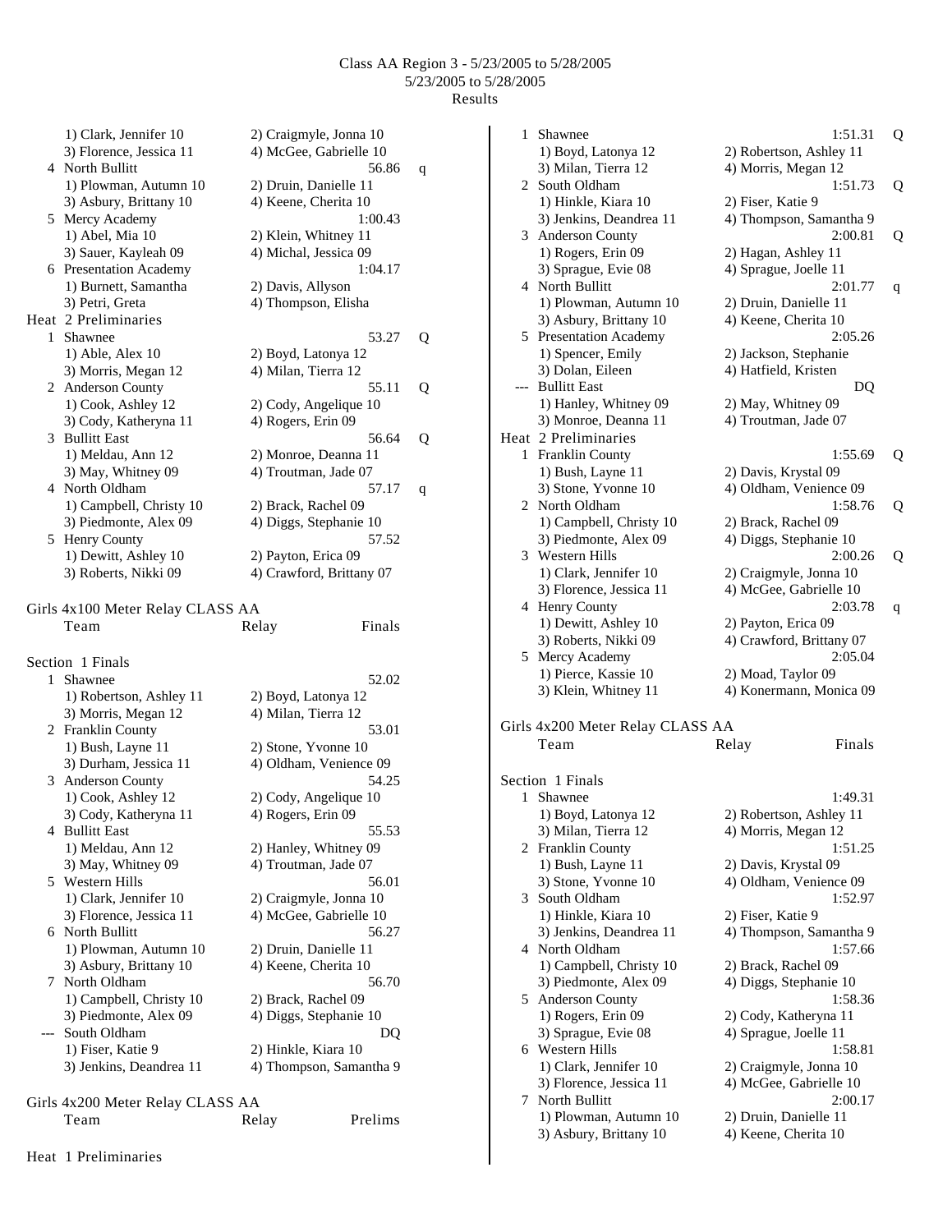|           | Girls 4x400 Meter Relay CLASS AA         |    |                         |                |         |
|-----------|------------------------------------------|----|-------------------------|----------------|---------|
|           | Team                                     |    | Relay                   | Finals         |         |
|           |                                          |    |                         |                |         |
| Section 1 | 1 Shawnee                                |    |                         |                |         |
|           |                                          |    |                         | 4:21.43        |         |
|           | 1) Boyd, Latonya 12                      |    | 2) Robertson, Ashley 11 |                |         |
|           | 3) Milan, Tierra 12                      |    | 4) Morris, Megan 12     |                |         |
|           | 2 Franklin County                        |    |                         | 4:22.72        |         |
|           | 1) Stone, Yvonne 10                      |    | 2) Oldham, Venience 09  |                |         |
|           | 3) Durham, Jessica 11                    |    | 4) Bush, Layne 11       |                |         |
|           | 3 Mercy Academy                          |    |                         | 4:27.06        |         |
|           | 1) Ford, Karen 12                        |    | 2) Sauer, BriAnne 11    |                |         |
|           | 3) Pierce, Kassie 10                     |    | 4) Moad, Taylor 09      |                |         |
|           | 4 Anderson County                        |    |                         | 4:42.33        |         |
|           | 1) Cook, Ashley 12                       |    | 2) Cody, Katheryna 11   |                |         |
|           | 3) Sprague, Evie 08                      |    | 4) Sprague, Joelle 11   |                |         |
|           | 5 Western Hills                          |    |                         | 4:50.37        |         |
|           | 1) McGee, Gabrielle 10                   |    | 2) Hitt, Jenny 10       |                |         |
|           | 3) Florence, Jessica 11                  |    | 4) Craigmyle, Jonna 10  |                |         |
|           | 6 North Bullitt                          |    |                         | 4:58.06        |         |
|           | 1) Plowman, Autumn 10                    |    | 2) Burns, Carrie 10     |                |         |
|           | 3) Johnston, Emily 10                    |    | 4) Embry, Amber 09      |                |         |
|           | 7 Henry County                           |    |                         | 5:37.39        |         |
|           | 1) Crawford, Brittany 07                 |    | 2) Wright, Sarah 09     |                |         |
|           | 3) Ford, Lauren 06                       |    | 4) Hunt, Mary 07        |                |         |
|           | --- Presentation Academy                 |    |                         | DQ             |         |
|           | 1) Spencer, Emily                        |    | 2) Dolan, Jean          |                |         |
|           | 3) Jackson, Stephanie                    |    | 4) Maguire, Caitlin     |                |         |
|           | Girls 4x800 Meter Relay CLASS AA<br>Team |    | Relay                   | Finals         |         |
| Section 1 |                                          |    |                         |                |         |
| 1         | Mercy Academy                            |    |                         | 10:51.20       |         |
|           | 1) Meeks, Michelle 10                    |    | 2) Sauer, BriAnne 11    |                |         |
|           | 3) Kent, Emily 10                        |    | 4) Ford, Karen 12       |                |         |
|           | 2 Presentation Academy                   |    |                         | 10:59.26       |         |
|           | 1) Bell, Sarah                           |    | 2) Dolan, Jean          |                |         |
|           | 3) McConnell, Alex                       |    | 4) Lynch, Olivia        |                |         |
|           | 3 North Bullitt                          |    |                         | 11:49.44       |         |
|           | 1) Burns, Carrie 10                      |    | 2) Embry, Alex 10       |                |         |
|           | 3) Johnston, Emily 10                    |    | 4) Heines, Betsy 9      |                |         |
|           | 4 Bullitt East                           |    |                         | 11:58.32       |         |
|           | 1) Bowlds, Stacey 10                     |    | 2) Gaines, Melissa 12   |                |         |
|           | 3) Reister, Kelsey 09                    |    | 4) McMahan, Kristen 10  |                |         |
|           |                                          |    |                         |                |         |
|           | Boys 100 Meter Dash CLASS AA             |    |                         |                |         |
|           | Name                                     | Υr |                         | School         | Prelims |
|           |                                          |    |                         |                |         |
|           | Heat 1 Preliminaries                     |    |                         |                |         |
| 1         | Duncan, Justin                           | 11 | Western Hills           | 12.18          | Q       |
|           | 2 Knox, Tony                             | 09 | <b>Bullitt East</b>     | 12.28          | Q       |
|           | 3 Hamer, Nathaniel                       | 10 | North Bullitt           | 12.52          | q       |
|           | 4 Gregory, Michael                       |    | 10 Henry County         | 12.88          |         |
|           | 5 Thompson, Steve                        |    | 10 Franklin County      | 13.52          |         |
|           | Heat 2 Preliminaries                     |    |                         |                |         |
|           | 1 Cissell, Dalton                        |    | 08 North Bullitt        |                |         |
|           | 2 Kusnir, Mark                           | 12 | North Oldham            | 12.07          | Q<br>Q  |
|           | 3 Albanese, Sean                         |    | 10 Fairdale             | 12.48<br>12.63 |         |
|           |                                          |    | 10 Bullitt East         | 12.64          |         |
|           | 4 Brown, Casey                           |    |                         | 12.86          |         |
|           | 5 Williams, Reggie                       |    | 08 Franklin County      |                |         |

|  | Heat 3 Preliminaries         |    |                                |        |         |
|--|------------------------------|----|--------------------------------|--------|---------|
|  | 1 Collins, Justin            |    | Western                        | 11.43  | Q       |
|  | 2 Rondo, Antione             |    | 11 Fairdale                    | 12.17  | Q       |
|  | 3 Belchers, Kyle             |    | 10 DeSales                     | 12.18  | q       |
|  | 4 Napier, Braken             |    | 10 Western Hills               | 12.71  |         |
|  | 5 Hurst, Brett               |    | 12 North Oldham                | 12.72  |         |
|  | 6 Cromarty, Chance           |    | 9 South Oldham                 | 12.86  |         |
|  | Boys 100 Meter Dash CLASS AA |    |                                |        |         |
|  | Name                         | Υr |                                | School | Finals  |
|  |                              |    |                                |        |         |
|  | Section 1 Finals             |    |                                |        |         |
|  | 1 Collins, Justin            |    | Western                        | 11.53  |         |
|  | 2 Cissell, Dalton            |    | 08 North Bullitt               | 11.99  |         |
|  | 3 Rondo, Antione             |    | 11 Fairdale                    | 12.10  |         |
|  | 4 Duncan, Justin             |    | 11 Western Hills               | 12.34  |         |
|  | 5 Belchers, Kyle             |    | 10 DeSales                     | 12.47  |         |
|  | 6 Knox, Tony                 |    | 09 Bullitt East                | 12.56  |         |
|  | 7 Kusnir, Mark               |    | 12 North Oldham                | 12.68  |         |
|  | 8 Hamer, Nathaniel           |    | 10 North Bullitt               | 12.89  |         |
|  |                              |    |                                |        |         |
|  | Boys 200 Meter Dash CLASS AA |    |                                |        |         |
|  | Name                         | Yr |                                | School | Prelims |
|  |                              |    |                                |        |         |
|  | Heat 1 Preliminaries         |    |                                |        |         |
|  | 1 Reynolds, Robert           |    | 9 North Bullitt                | 24.80  | Q       |
|  | 2 Belchers, Kyle             |    | 10 DeSales                     | 25.26  | Q       |
|  | Heat 1 Preliminaries         |    | (Boys 200 Meter Dash CLASS AA) |        |         |
|  | Name                         | Yr |                                | School | Prelims |
|  |                              |    |                                |        |         |
|  | 3 Knox, Tony                 |    | 09 Bullitt East                | 25.45  | q       |
|  | 4 Coombs, Justin             |    | 09 Henry County                | 27.16  |         |
|  | 5 Boeheke, Zach              |    | 10 South Oldham                | 27.26  |         |
|  | 6 Gipson, Ryan               |    | 09 Western Hills               | 27.71  |         |
|  | Heat 2 Preliminaries         |    |                                |        |         |
|  | 1 Porter, Nick               |    | 12 Franklin County             | 24.10  | Q       |
|  | 2 Beasley, Justin            |    | 11 Western Hills               | 24.81  | Q       |
|  | 3 Kusnir, Mark               |    | 12 North Oldham                | 25.45  | q       |
|  | 4 Gregory, Michael           |    | 10 Henry County                | 26.12  |         |
|  | 5 Tyree, Brad                |    | 09 Fairdale                    | 26.73  |         |
|  | Heat 3 Preliminaries         |    |                                |        |         |
|  | 1 Collins, Justin            |    | Western                        | 23.14  | Q       |
|  | 2 Eberhardt, John            |    | 10 North Oldham                | 24.23  | Q       |
|  | 3 Brown, Casey               |    | 10 Bullitt East                | 26.04  |         |
|  | 4 Johnson, DeSharrion        |    | 09 Fairdale                    | 27.66  |         |
|  | 5 Walker, Curt               |    | 10 Franklin County             | 27.77  |         |
|  | 6 O'Brian, Chris             |    | 09 DeSales                     | 29.53  |         |
|  |                              |    |                                |        |         |
|  | Boys 200 Meter Dash CLASS AA |    |                                |        |         |
|  | Name                         | Υr |                                | School | Finals  |
|  |                              |    |                                |        |         |
|  | Section 1 Finals             |    |                                |        |         |
|  | 1 Collins, Justin            |    | Western                        | 23.54  |         |
|  | 2 Porter, Nick               |    | 12 Franklin County             | 24.11  |         |
|  | 3 Eberhardt, John            |    | 10 North Oldham                | 24.40  |         |
|  | 4 Reynolds, Robert           |    | 9 North Bullitt                | 24.77  |         |
|  | 5 Beasley, Justin            |    | 11 Western Hills               | 25.18  |         |
|  | 6 Belchers, Kyle             |    | 10 DeSales                     | 25.34  |         |
|  | 7 Kusnir, Mark               |    | 12 North Oldham                | 25.54  |         |
|  | 8 Knox, Tony                 |    | 09 Bullitt East                | 25.82  |         |
|  |                              |    |                                |        |         |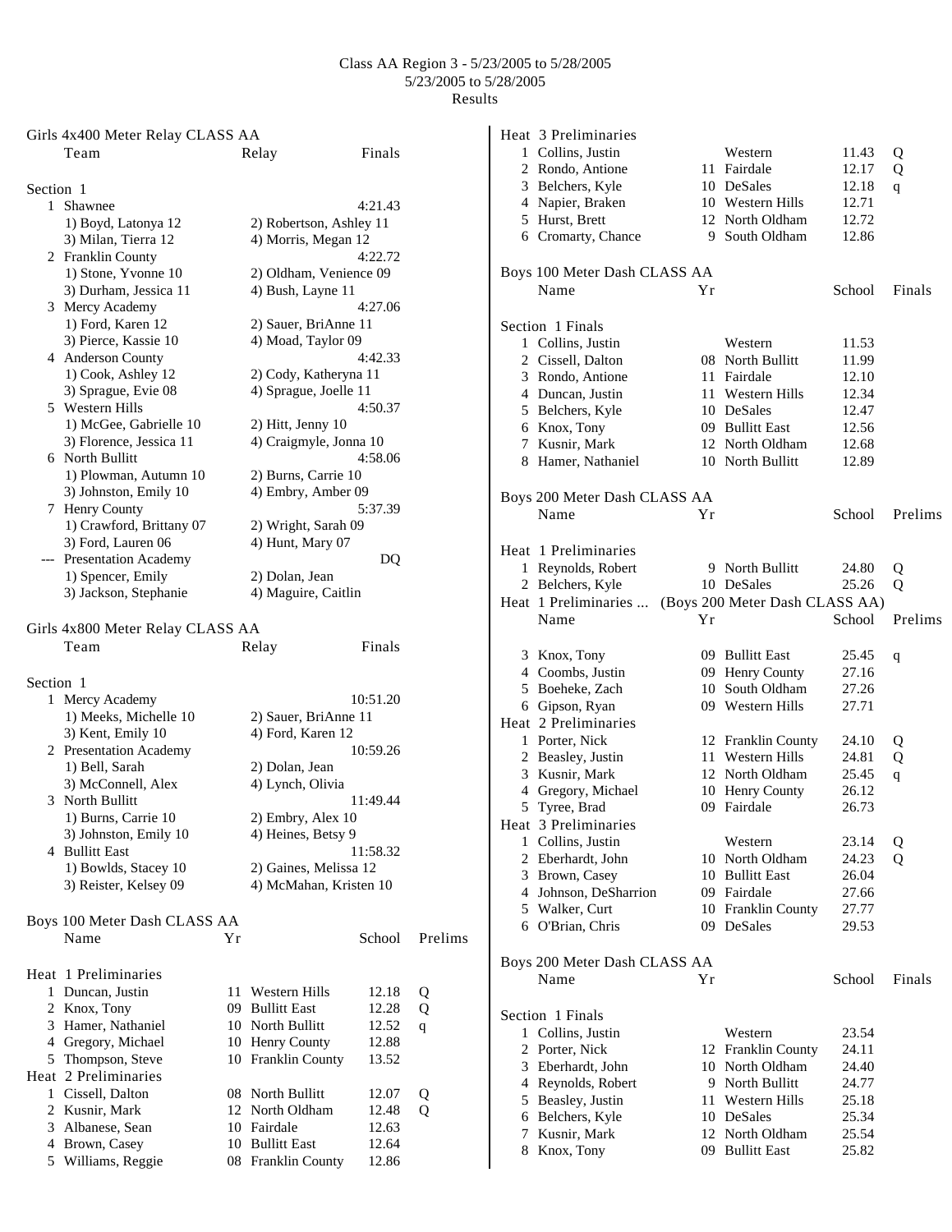|           | Boys 400 Meter Dash CLASS AA |      |                    |         |              |
|-----------|------------------------------|------|--------------------|---------|--------------|
|           | Name                         | Υr   |                    | School  | Prelims      |
|           |                              |      |                    |         |              |
|           | Heat 1 Preliminaries         |      |                    |         |              |
|           | 1 Cooper, Kendrick           |      | 11 Shawnee         | 52.30   | Q            |
|           | 2 DeVore, TJ                 |      | 12 Bullitt East    | 52.80   | Q            |
|           | 3 Chism, Nick                |      | 12 DeSales         | 56.16   | q            |
|           | 4 Riggs, Ben                 |      | 11 Western Hills   | 58.20   |              |
|           | 5 Walker, Curt               |      | 10 Franklin County | 58.41   |              |
|           | 6 Jones, Martiece            |      | 10 Moore           | 1:03.56 |              |
|           | Heat 2 Preliminaries         |      |                    |         |              |
|           | 1 Woodson, Sammy             |      | 11 Western Hills   | 57.08   | Q            |
|           | 2 Belchers, Kyle             |      | 10 DeSales         | 57.99   | $\mathbf{O}$ |
|           | 3 Daniels, Brandon           |      | 09 North Bullitt   | 58.36   |              |
|           | 4 Taylor, Ryan               |      | 9 South Oldham     | 1:03.30 |              |
|           | Heat 3 Preliminaries         |      |                    |         |              |
|           | 1 Vriesinga, Richard         |      | 12 North Oldham    | 55.66   | Q            |
|           | 2 Jones, Casey               |      | 12 Fairdale        | 56.70   | Q            |
|           | 3 Clardy, Brandon            |      | 12 Bullitt East    | 58.02   | q            |
|           | 4 Nelson, AJ                 |      | 12 Henry County    | 59.52   |              |
|           | 5 Goodin, Zack               |      | 11 North Bullitt   | 1:04.21 |              |
|           | 6 Thompson, Steve            |      | 10 Franklin County | 1:04.25 |              |
|           | 7 Bartholomew, Jared         |      | 9 South Oldham     | 1:11.45 |              |
|           | Boys 400 Meter Dash CLASS AA |      |                    |         |              |
|           | Name                         | Υr   |                    | School  | Finals       |
|           |                              |      |                    |         |              |
|           | Section 1 Finals             |      |                    |         |              |
|           | 1 Vriesinga, Richard         |      | 12 North Oldham    | 52.62   |              |
|           | 2 DeVore, TJ                 |      | 12 Bullitt East    | 54.57   |              |
|           | 3 Belchers, Kyle             |      | 10 DeSales         | 56.11   |              |
|           | 4 Clardy, Brandon            |      | 12 Bullitt East    | 56.60   |              |
|           | 5 Jones, Casey               |      | 12 Fairdale        | 56.80   |              |
|           | 6 Woodson, Sammy             |      | 11 Western Hills   | 57.47   |              |
|           | 7 Chism, Nick                |      | 12 DeSales         | 57.71   |              |
|           | --- Cooper, Kendrick         | 11 - | Shawnee            | FS      |              |
|           |                              |      |                    |         |              |
|           | Boys 800 Meter Run CLASS AA  |      |                    |         |              |
|           | Name                         | Υr   |                    | School  | Finals       |
| Section 1 |                              |      |                    |         |              |
|           | 1 Aubrey, Jerad              |      | 11 North Bullitt   | 2:07.66 |              |
|           | 2 Rieke, Neill               | 11   | South Oldham       | 2:08.44 |              |
|           | 3 Stevenson, Bryan           | 11   | North Oldham       | 2:11.25 |              |
|           | 4 Taylor, Ryan               |      | 9 South Oldham     | 2:16.87 |              |
|           | 5 DeVore, TJ                 |      | 12 Bullitt East    | 2:22.28 |              |
|           | 6 DeVore, Aaron              |      | 09 Bullitt East    | 2:22.69 |              |
|           | 7 Tobbe, Christopher         |      | 12 DeSales         | 2:23.36 |              |
|           | 8 Foote, Tyler               |      | 12 North Oldham    | 2:24.67 |              |
|           | 9 Smith, Clint               |      | 10 Western Hills   | 2:28.80 |              |
|           | 10 Robinson, Brice           |      | 10 DeSales         | 2:33.09 |              |
|           | 11 Beaven, Mike              |      | 09 Henry County    | 2:39.40 |              |
|           | 12 Henderson, TJ             |      | 09 Fairdale        | 2:42.02 |              |
|           | 13 Hayes, Bryan              | 11   | Shawnee            | 2:43.37 |              |
|           |                              |      |                    |         |              |
|           | Boys 1600 Meter Run CLASS AA |      |                    |         |              |
|           | Name                         | Υr   |                    | School  | Finals       |
| Section 1 |                              |      |                    |         |              |
|           |                              |      |                    |         |              |

| 1         | Rieke, Neill                              | 11   | South Oldham        | 4:45.30  |         |
|-----------|-------------------------------------------|------|---------------------|----------|---------|
|           | 2 Biddle, Lance                           |      | 11 Bullitt East     | 4:46.44  |         |
|           | 3 Knight, Brian                           | 11 - | South Oldham        | 4:48.38  |         |
|           | 4 Heard, Nelson                           |      | 12 North Oldham     | 4:58.16  |         |
|           | 5 Kuhn, Justin                            |      | 11 Franklin County  | 4:58.55  |         |
|           | 6 Davenport, Devin                        |      | 09 Anderson Co      | 5:04.20  |         |
| 7         | Smith, Clint                              |      | 10 Western Hills    | 5:06.23  |         |
|           | 8 Holloman, Brad                          |      | 10 DeSales          | 5:06.57  |         |
| 9         | Sapp, Jonathon                            |      | 12 Bullitt East     | 5:12.83  |         |
|           | 10 Bettag, Alex                           |      | 09 DeSales          | 5:45.79  |         |
| 11        | Wise, Chris                               |      | 09 Moore            | 5:46.61  |         |
|           | --- Beaven, Mike                          |      | 09 Henry County     | DQ       |         |
|           | Boys 3200 Meter Run CLASS AA              |      |                     |          |         |
|           | Name                                      | Yr   |                     | School   | Finals  |
| Section 1 |                                           |      |                     |          |         |
|           | 1 Murner, Daniel                          | 11 - | South Oldham        | 10:06.42 |         |
|           | 2 Dugan, Brian                            |      | 12 North Oldham     | 10:27.26 |         |
|           | 3 Berry, Derek                            |      | 10 South Oldham     | 10:42.68 |         |
|           | 4 Skelton, Corbin                         |      | 11 North Oldham     | 11:09.14 |         |
|           | 5 Biddle, Lance                           |      | 11 Bullitt East     | 11:22.23 |         |
|           | 6 Holloman, Brad                          |      | 10 DeSales          | 11:28.20 |         |
|           | 7 Davenport, Devin                        |      | 09 Anderson Co      | 11:47.21 |         |
|           | Section 1  (Boys 3200 Meter Run CLASS AA) |      |                     |          |         |
|           | Name                                      | Υr   |                     | School   | Finals  |
|           | 8 Goss, Michael                           |      | Western Hills       | 12:00.02 |         |
| 9.        | Murray, John                              |      | 09 Bullitt East     | 12:11.62 |         |
|           | 10 Bettag, Alex                           |      | 09 DeSales          | 13:00.17 |         |
|           | 11 Polsgrove, Justin                      |      | Western Hills       | 13:24.79 |         |
|           | Boys 110 Meter Hurdles CLASS AA           |      |                     |          |         |
|           | Name                                      | Yr   |                     | School   | Prelims |
|           | Heat 1 Preliminaries                      |      |                     |          |         |
|           | 1 Beltcher, Ryan                          |      | 09 Western Hills    | 18.62    | Q       |
|           | 2 Steele, JP                              |      | 12 DeSales          | 18.72    | Q       |
| 3         | Ringo, Austen                             |      | 10 Fairdale         | 20.86    | Q       |
|           | 4 Lewis, JT                               |      | 09 Bullitt East     | 21.05    | q       |
|           | Heat 2 Preliminaries                      |      |                     |          |         |
|           | 1 Clardy, Josh                            |      | 12 Bullitt East     | 17.14    | Q       |
| 2         | Duncan, Justin                            | 11-  | Western Hills       | 18.11    | Q       |
| 3         | Kendall, Lee                              | 12   | North Bullitt       | 19.88    | Q       |
|           | 4 Henderson, TJ                           |      | 09 Fairdale         | 21.13    | q       |
| 5         | Stoess, Mike                              |      | 9 South Oldham      | 22.19    |         |
|           | Boys 110 Meter Hurdles CLASS AA           |      |                     |          |         |
|           | Name                                      | Yr   |                     | School   | Finals  |
|           | Section 1 Finals                          |      |                     |          |         |
| 1         | Clardy, Josh                              | 12   | <b>Bullitt East</b> | 17.50    |         |
| 2         | Duncan, Justin                            | 11   | Western Hills       | 18.01    |         |
| 3         | Beltcher, Ryan                            |      | 09 Western Hills    | 18.07    |         |
|           | 4 Steele, JP                              |      | 12 DeSales          | 18.89    |         |
| 5         | Kendall, Lee                              |      | 12 North Bullitt    | 19.86    |         |
| 6         | Ringo, Austen                             |      | 10 Fairdale         | 20.65    |         |
| 7         | Lewis, JT                                 |      | 09 Bullitt East     | 20.68    |         |
| 8         | Henderson, TJ                             |      | 09 Fairdale         | 20.77    |         |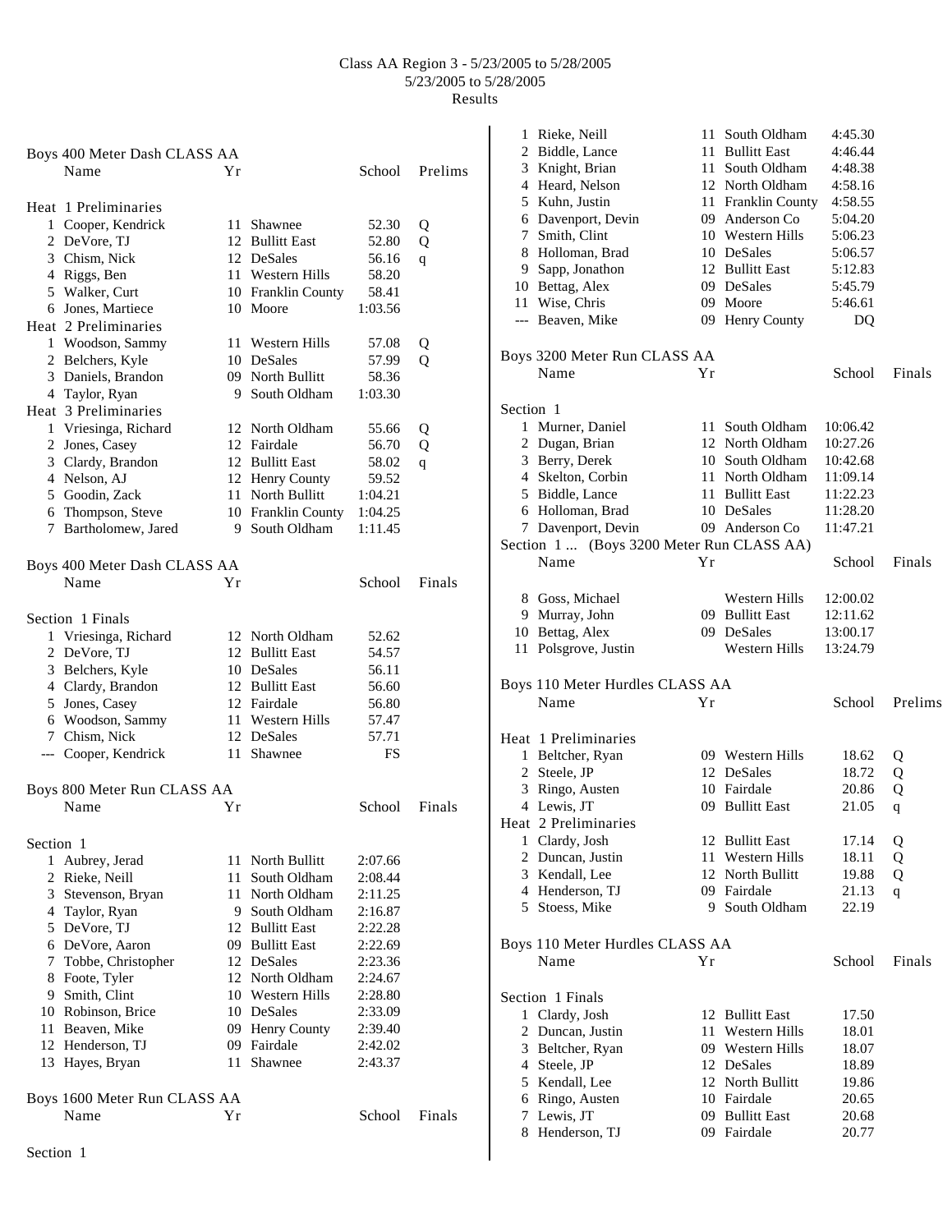|    | Boys 300 Meter Hurdles CLASS AA     |    |                                    |                |             |
|----|-------------------------------------|----|------------------------------------|----------------|-------------|
|    | Name                                | Υr |                                    | School         | Prelims     |
|    |                                     |    |                                    |                |             |
|    | Heat 1 Preliminaries                |    |                                    |                |             |
|    | 1 Beltcher, Ryan                    |    | 09 Western Hills                   | 46.26          | Q           |
|    | 2 Cooper, Kendrick                  | 11 | Shawnee                            | 47.41          | Q           |
|    | 3 Golditchuk, Taras                 |    | 12 Franklin County                 | 47.80          | Q           |
|    | 4 Ryan, Joe                         |    | 12 Henry County                    | 56.34          |             |
|    | 5 Lewis, JT                         |    | 09 Bullitt East                    | 56.96          |             |
|    | Heat 2 Preliminaries                |    |                                    |                |             |
|    | 1 Combess, Tyler                    |    | 10 Western Hills                   | 44.88          | Q           |
|    | 2 Foree, roby                       |    | 10 Henry County<br>12 Bullitt East | 46.56          | Q           |
|    | 3 Clardy, Josh                      |    | Western                            | 48.54          | Q           |
|    | 4 Thompson, Lorenzo<br>5 Steele, JP |    | 12 DeSales                         | 49.46<br>50.35 | $\mathbf q$ |
|    |                                     |    |                                    |                | q           |
|    | Boys 300 Meter Hurdles CLASS AA     |    |                                    |                |             |
|    | Name                                | Υr |                                    | School         | Finals      |
|    |                                     |    |                                    |                |             |
|    | Section 1 Finals                    |    |                                    |                |             |
|    | 1 Combess, Tyler                    |    | 10 Western Hills                   | 43.58          |             |
|    | 2 Cooper, Kendrick                  |    | 11 Shawnee                         | 44.28          |             |
|    | 3 Foree, roby                       |    | 10 Henry County                    | 44.75          |             |
|    | 4 Beltcher, Ryan                    |    | 09 Western Hills                   | 45.79          |             |
|    | 5 Clardy, Josh                      |    | 12 Bullitt East                    | 47.28          |             |
|    | 6 Golditchuk, Taras                 |    | 12 Franklin County                 | 48.47          |             |
|    | 7 Steele, JP                        |    | 12 DeSales                         | 49.18          |             |
|    |                                     |    |                                    |                |             |
|    | Boys 4x100 Meter Relay CLASS AA     |    |                                    |                |             |
|    | Team                                |    | Relay                              | Prelims        |             |
|    |                                     |    |                                    |                |             |
|    | Heat 1 Preliminaries                |    |                                    |                |             |
|    | 1 Western Hills                     |    |                                    | 46.73          | Q           |
|    | 1) Beasley, Justin 11               |    | 2) Keene, Charles 11               |                |             |
|    | 3) Combess, Tyler 10                |    | 4) Duncan, Justin 11               |                |             |
|    | 2 Franklin County                   |    |                                    | 47.70          | Q           |
|    | 1) Hogan, Chris 09                  |    | 2) Hogan, Willie 09                |                |             |
|    | 3) Porter, Nick 12                  |    | 4) Redding, Robert 11              |                |             |
|    | 3 North Bullitt                     |    |                                    | 47.97          | Q           |
|    | 1) Cissell, Dalton 08               |    | 2) Hamer, Nathaniel 10             |                |             |
|    | 3) Daniels, Brandon 09              |    | 4) Reynolds, Robert 9              |                |             |
|    | 4 Shawnee                           |    |                                    | 49.76          | q           |
|    | 1) Robinson, Paul 11                |    | 2) Thompson, Darryle 11            |                |             |
|    | 3) Flanagan, Dashawn 11             |    | 4) Cooper, Kendrick 11             |                |             |
| 5. | South Oldham                        |    |                                    | 52.87          |             |
|    | 1) Feeley, Jack 9                   |    | 2) McKinney, Curt 9                |                |             |
|    | 3) Boeheke, Zach 10                 |    | 4) Cromarty, Chance 9              |                |             |
|    | 6 DeSales                           |    |                                    | 57.55          |             |
|    | 1) Baynes, Kent 09                  |    | 2) Bell, Josh 09                   |                |             |
|    | 3) Beyl, Jeff 09                    |    | 4) O'Brian, Chris 09               |                |             |
|    | Heat 2 Preliminaries                |    |                                    |                |             |
| 1  | Western                             |    |                                    | 45.74          | Q           |
|    | 1) Collins, Justin                  |    | 2) Johnson, Jimorris               |                |             |
|    | 3) Goodson, Corey                   |    | 4) Patterson, Dwight               |                |             |
|    | 2 Fairdale                          |    |                                    | 48.30          | Q           |
|    | 1) Abrams, Willie 11                |    | 2) Albanese, Sean 10               |                |             |
|    | 3) Ringo, Austen 10                 |    | 4) Rondo, Antione 11               |                |             |
|    | 3 Bullitt East                      |    |                                    | 48.53          | Q           |
|    | 1) Brown, Casey 10                  |    | 2) Cravens, Nick 12                |                |             |
|    | 3) Knox, Tony 09                    |    | 4) Williams, Todd 12               |                |             |
|    | 4 North Oldham                      |    |                                    | 49.25          | q           |

|     | 1) Hurst, Brett 12<br>3) Hollis, Chris 12<br>5 Henry County | 2) Kusnir, Mark 12<br>4) Stephenson, Scott 10 | 51.96        |
|-----|-------------------------------------------------------------|-----------------------------------------------|--------------|
|     | 1) Doll, Johnny 11<br>3) Gregory, Michael 10                | 2) Foree, roby 10<br>4) Coombs, Justin 09     |              |
|     | Boys 4x100 Meter Relay CLASS AA<br>Team                     | Relay                                         | Finals       |
|     | Section 1 Finals                                            |                                               |              |
|     | 1 Western                                                   |                                               | 45.86        |
|     | 1) Collins, Justin                                          | 2) Johnson, Jimorris                          |              |
|     | 3) Goodson, Corey                                           | 4) Patterson, Dwight                          |              |
|     | 2 Western Hills                                             |                                               | 46.01        |
|     | 1) Beasley, Justin 11<br>3) Combess, Tyler 10               | 2) Keene, Charles 11<br>4) Duncan, Justin 11  |              |
|     | 3 Franklin County                                           |                                               | 46.26        |
|     | 1) Hogan, Chris 09                                          | 2) Hogan, Willie 09                           |              |
|     | 3) Porter, Nick 12                                          | 4) Redding, Robert 11                         |              |
|     | 4 North Bullitt                                             |                                               | 47.72        |
|     | 1) Cissell, Dalton 08                                       | 2) Hamer, Nathaniel 10                        |              |
|     | 3) Daniels, Brandon 09                                      | 4) Reynolds, Robert 9                         |              |
|     | Section 1 Finals  (Boys 4x100 Meter Relay CLASS AA)         |                                               |              |
|     | Team                                                        | Relay                                         | Finals       |
|     |                                                             |                                               |              |
|     | 5 Shawnee                                                   |                                               | 47.84        |
|     | 1) Robinson, Paul 11                                        | 2) Thompson, Darryle 11                       |              |
|     | 3) Flanagan, Dashawn 11                                     | 4) Cooper, Kendrick 11                        |              |
|     | 6 Bullitt East                                              |                                               | 47.85        |
|     | 1) Brown, Casey 10<br>3) Knox, Tony 09                      | 2) Cravens, Nick 12<br>4) Williams, Todd 12   |              |
|     | 7 Fairdale                                                  |                                               | 49.01        |
|     | 1) Abrams, Willie 11                                        | 2) Albanese, Sean 10                          |              |
|     | 3) Ringo, Austen 10                                         | 4) Rondo, Antione 11                          |              |
|     | 8 North Oldham                                              |                                               | 49.83        |
|     | 1) Hurst, Brett 12                                          | 2) Kusnir, Mark 12                            |              |
|     | 3) Hollis, Chris 12                                         | 4) Stephenson, Scott 10                       |              |
|     | Boys 4x200 Meter Relay CLASS AA                             |                                               |              |
|     | Team                                                        | Relay                                         | Prelims      |
|     |                                                             |                                               |              |
|     | Heat 1 Preliminaries                                        |                                               |              |
| 1   | Western                                                     |                                               | 1:34.30<br>Q |
|     | 1) Collins, Justin                                          | 2) Johnson, Jimorris                          |              |
|     | 3) Patterson, Dwight                                        | 4) Goodson, Corey                             |              |
|     | 2 Western Hills                                             |                                               | 1:39.18<br>Q |
|     | 1) Beasley, Justin 11                                       | 2) Beltcher, Ryan 09                          |              |
|     | 3) Combess, Tyler 10<br>3 North Oldham                      | 4) Duncan, Justin 11                          | 1:41.40      |
|     | 1) Hurst, Brett 12                                          | 2) Kusnir, Mark 12                            | Q            |
|     | 3) Hollis, Chris 12                                         | 4) Eberhardt, John 10                         |              |
| 4   | <b>Bullitt East</b>                                         |                                               | 1:42.00<br>q |
|     | 1) Cravens, Nick 12                                         | 2) Clardy, Brandon 12                         |              |
|     | 3) Knox, Tony 09                                            | 4) Williams, Todd 12                          |              |
| 5   | Henry County                                                |                                               | 1:46.22<br>q |
|     | 1) Doll, Johnny 11                                          | 2) Foree, roby 10                             |              |
|     | 3) Coombs, Justin 09                                        | 4) Gregory, Michael 10                        |              |
| --- | DeSales                                                     |                                               | DQ           |
|     | 1) Baynes, Kent 09                                          | 2) Bell, Josh 09                              |              |
|     | 3) Beyl, Jeff 09                                            | 4) O'Brian, Chris 09                          |              |
|     | Heat 2 Preliminaries                                        |                                               |              |
|     |                                                             |                                               |              |